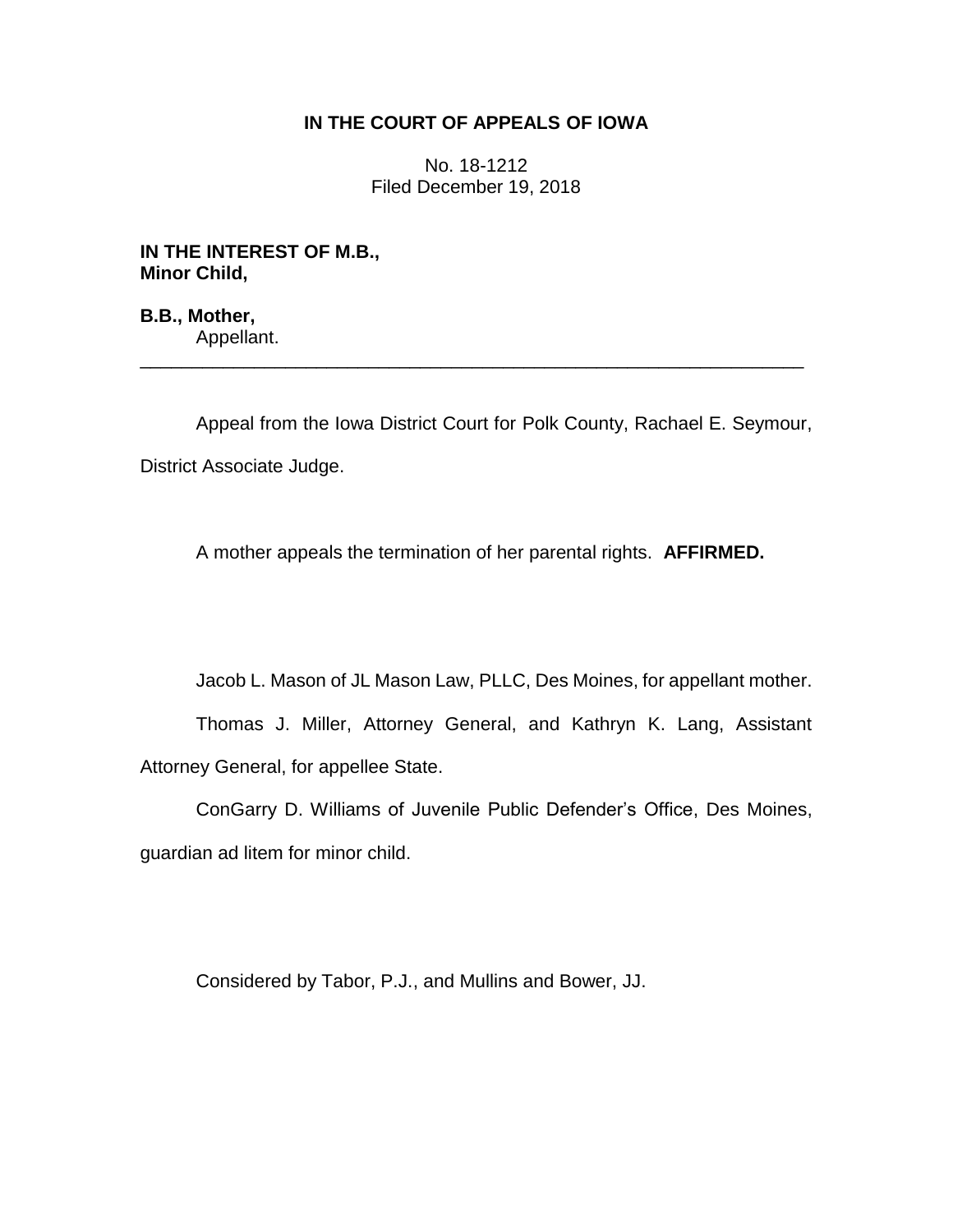**MULLINS, Judge.**

 $\overline{a}$ 

A mother appeals the termination of her parental rights to her child, born in 2012. The child first came to the attention of the Iowa Department of Human Services (DHS) in July 2014 upon reports the mother was using controlled substances while caring for the child. DHS initially removed the child. The mother was successful in treatment, the child was returned to the mother's care, and the case was closed in February 2016.<sup>1</sup> In February 2017, the child again came to the attention of DHS upon reports of the mother and her live-in paramour using controlled substances while caring for the child. During its investigation, DHS discovered the paramour sexually abused the child. The child was removed from the mother's care and initially placed with the maternal grandmother.<sup>2</sup> However, the child was removed after the grandmother allowed the mother unsupervised and unauthorized contact with the child, which resulted in contact with the mother's paramour. The child was subsequently placed and remains in foster care.

During the pendency of this case, DHS explored a maternal great-aunt as a potential placement for the child, but it determined she was not suitable for longterm placement due to concerns for her ability to set boundaries with the maternal grandmother and the maternal grandmother's own boundary issues with the mother. Further, the maternal great-aunt failed to immediately report a sexual incident between the child and a relative of the foster family. The mother continued to struggle with substance abuse and, throughout the pendency of this case,

 $1$  The child's father's parental rights were terminated during the course of these prior proceedings.

 $2$  We note that the maternal grandmother passed away in July 2018.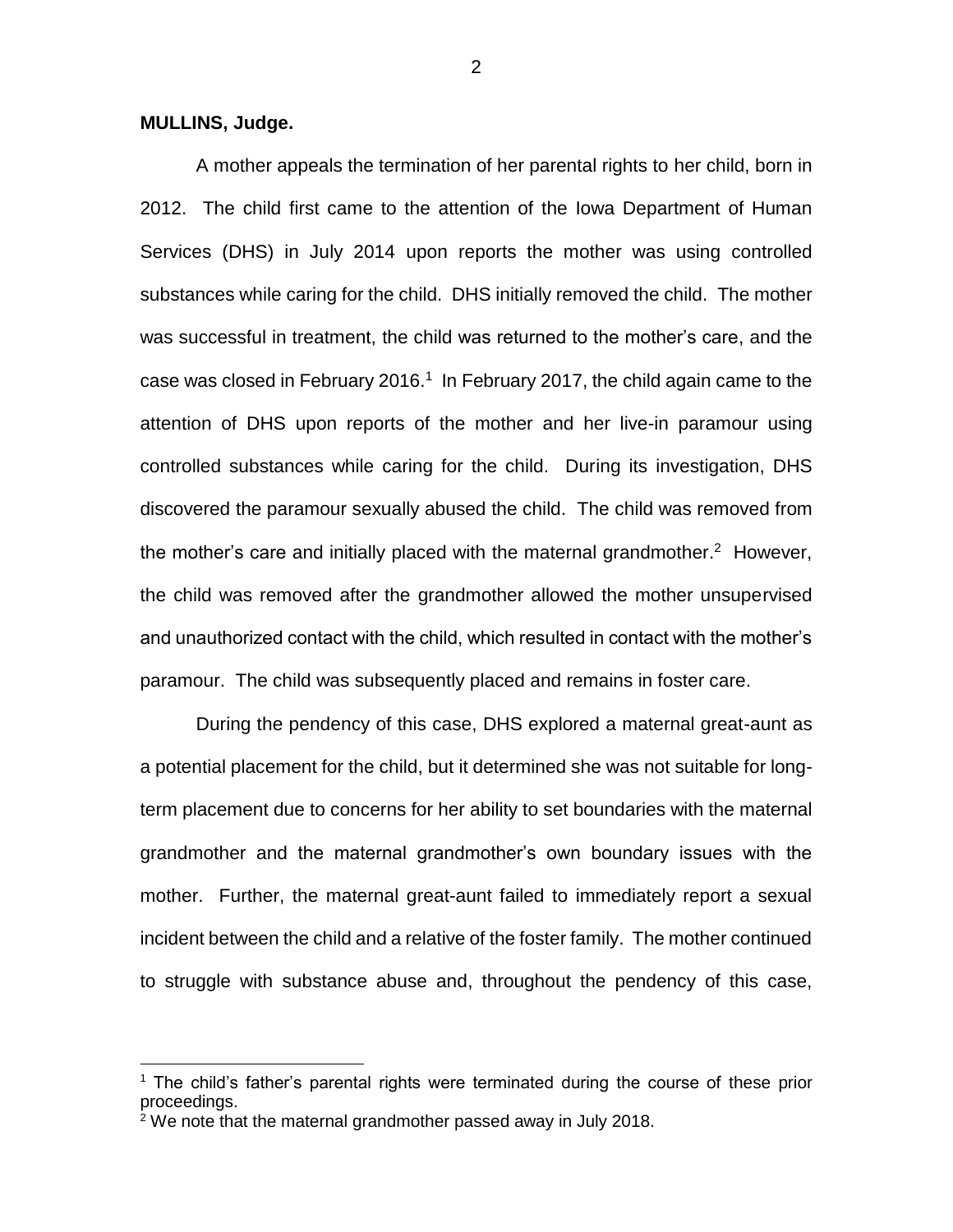including just prior to the termination hearing, continued to associate with the paramour that abused the child. In June 2018, the juvenile court terminated the mother's parental rights pursuant to Iowa Code section 232.116(1)(f) and (*l*) (2018).

We review termination proceedings de novo. *In re A.M.*, 843 N.W.2d 100, 110 (Iowa 2014). "We are not bound by the juvenile court's findings of fact, but we do give them weight, especially in assessing the credibility of witnesses." *Id.* (quoting *In re D.W.*, 791 N.W.2d 703, 706 (Iowa 2010)). On appeal, the mother does not contest the statutory grounds upon which her rights were terminated. Therefore we do not need to address this step in the three-step analysis for termination of parental rights. *See In re P.L.*, 778 N.W.2d 33, 40 (Iowa 2010). Instead, the mother maintains termination is not in the child's best interests and statutory exceptions should be applied to preclude termination. The mother suggests the best interests of the child would be to establish a guardianship with the maternal great-aunt as guardian due to the child's bond with herself and the great-aunt along with other members of the mother's family.

To determine whether termination is in the child's best interests, we "give primary consideration to the child's safety, to the best placement for furthering the long-term nurturing and growth of the child, and to the physical, mental, and emotional condition and needs of the child." Iowa Code § 232.116(2). "[A] guardianship is not a legally preferable alternative to termination." *In re A.S.*, 906 N.W.2d 467, 477 (Iowa 2018) (quoting *In re B.T.*, 894 N.W.2d 29, 32 (Iowa Ct. App. 2017)). Further, a guardianship, rather than termination, would not promote stability in the child's life. *See In re R.S.R.*, No. 10-1858, 2011 WL 441680, at \*4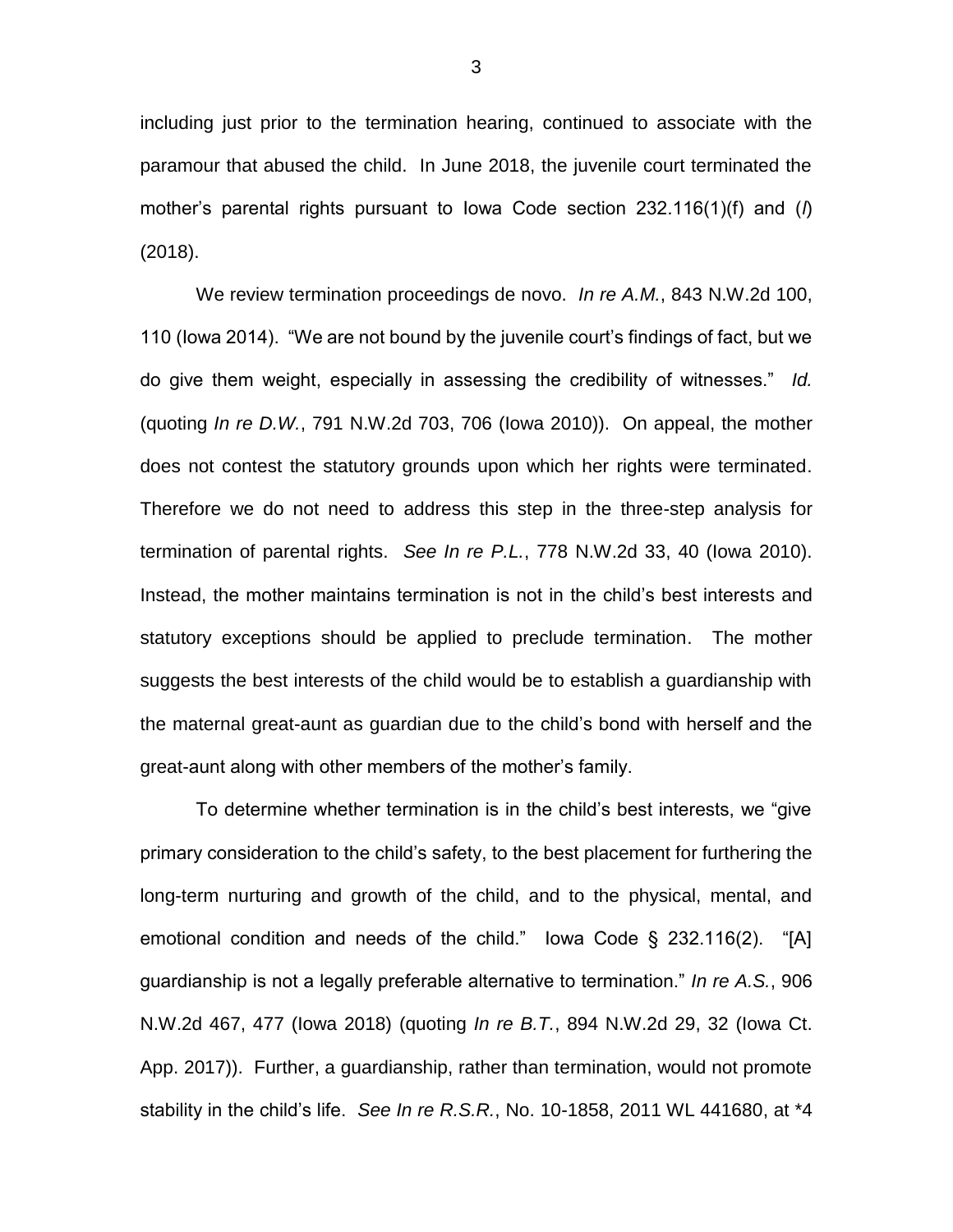(Iowa Ct. App. Feb. 9, 2011) ("So long as a parent's rights remain intact, the parent can challenge the guardianship and seek return of the child to the parent's custody.")

We recognize that DHS considered and ultimately determined the maternal great-aunt was not appropriate for long-term placement for the child due to concerns about her inability to provide protective boundaries and her failure to immediately report sexual abuse. The record also reflects the maternal great-aunt is in support of termination of the mother's parental rights. Though the maternal great-aunt may be willing to care for the child, "[a]n appropriate determination to terminate a parent-child relationship is not to be countermanded by the ability and willingness of a family relative to take the child. The child's best interests always remain the first consideration." *In re C.K.*, 558 N.W.2d 170, 174 (Iowa 1997). Even if a guardianship with the maternal great-aunt was established, the mother has failed to meet her burden to show that such a guardianship should serve as an alternative to termination. On our de novo review, we conclude a guardianship is not appropriate under the facts of this case and termination is in the best interests of the child.

The mother also contends the statutory exceptions to termination contained in Iowa Code section 232.116(3)(a) and (c) should be applied. The "factors weighing against termination in section 232.116(3) are permissive, not mandatory." *In re M.W.*, 876 N.W.2d 212, 225 (Iowa 2016) (quoting *A.M.*, 843 N.W.2d at 113). "We may use our discretion, 'based on the unique circumstances of each case and the best interests of the child, whether to apply the factors in this section to save the parent-child relationship.'" *Id.* (quoting *A.M.*, 843 N.W.2d at